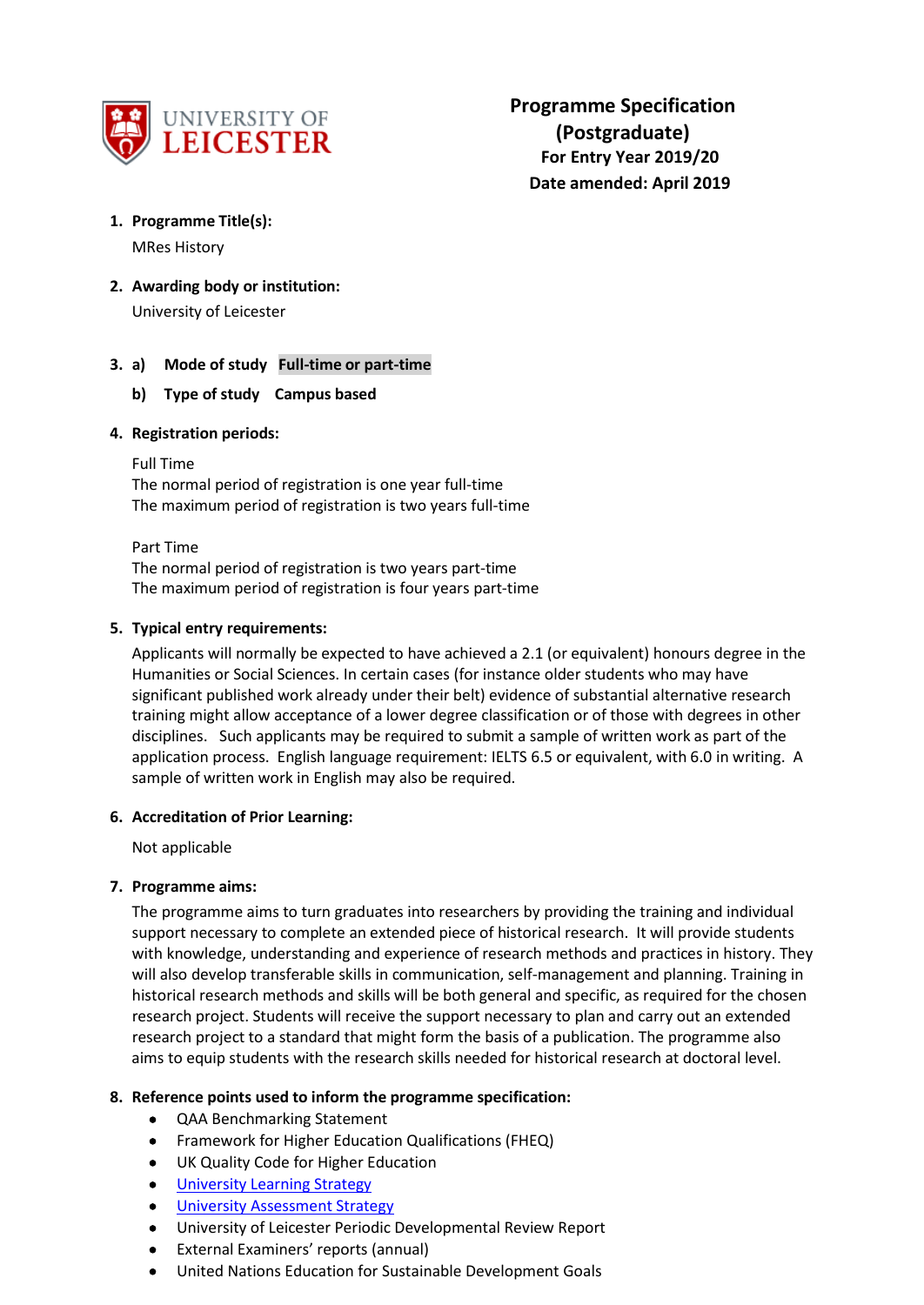- Student Destinations Data
- ESRC Postgraduate Training and Development Guidelines (5<sup>th</sup> edition, 2015)

# **9. Programme Outcomes:**

| <b>Intended Learning</b><br><b>Outcomes</b>                                                                                                                                                                                                                                                                                                              | <b>Teaching and Learning</b><br><b>Methods</b>                                                                                                                  | <b>How Demonstrated?</b>                                                                                                             |  |  |  |  |
|----------------------------------------------------------------------------------------------------------------------------------------------------------------------------------------------------------------------------------------------------------------------------------------------------------------------------------------------------------|-----------------------------------------------------------------------------------------------------------------------------------------------------------------|--------------------------------------------------------------------------------------------------------------------------------------|--|--|--|--|
|                                                                                                                                                                                                                                                                                                                                                          |                                                                                                                                                                 |                                                                                                                                      |  |  |  |  |
| (a) Subject and Professional skills                                                                                                                                                                                                                                                                                                                      |                                                                                                                                                                 |                                                                                                                                      |  |  |  |  |
|                                                                                                                                                                                                                                                                                                                                                          | Knowledge                                                                                                                                                       |                                                                                                                                      |  |  |  |  |
| Advanced knowledge of<br>methodological, practical,<br>theoretical and ethical issues<br>underpinning historical research<br>Advanced knowledge of the<br>literature and sources relating to a<br>specific aspect of the past.                                                                                                                           | Seminars, workshops, directed reading,<br>research seminars, archival research,<br>problem solving exercises, dissertation<br>supervision, independent research | Summative and formative assessment<br>including written assignments, group<br>projects, oral and presentations and a<br>dissertation |  |  |  |  |
|                                                                                                                                                                                                                                                                                                                                                          | <b>Concepts</b>                                                                                                                                                 |                                                                                                                                      |  |  |  |  |
| Enhanced understanding of key<br>concepts in historical research                                                                                                                                                                                                                                                                                         | Seminars, workshops, directed reading,<br>research seminars, archival research,<br>problem solving exercises,<br>dissertation supervision, independent          | Group projects, written assignments,<br>oral presentation and dissertation                                                           |  |  |  |  |
|                                                                                                                                                                                                                                                                                                                                                          | <b>Techniques</b>                                                                                                                                               |                                                                                                                                      |  |  |  |  |
| Ability to select and apply<br>methodologies and concepts to the<br>development, execution and<br>communication of an extended<br>research project.                                                                                                                                                                                                      | Seminars, workshops, directed reading,<br>research seminars, , dissertation<br>supervision, independent research                                                | Oral presentation, dissertation                                                                                                      |  |  |  |  |
|                                                                                                                                                                                                                                                                                                                                                          | <b>Critical analysis</b>                                                                                                                                        |                                                                                                                                      |  |  |  |  |
| Ability to apply understanding of<br>historiography, methodological<br>and theoretical concepts and<br>research techniques to the relevant<br>sources with rigour and originality                                                                                                                                                                        | Seminars, workshops, directed reading,<br>research seminars, dissertation<br>supervision, independent research                                                  | Oral presentation, dissertation,<br>interactions with supervisor                                                                     |  |  |  |  |
|                                                                                                                                                                                                                                                                                                                                                          | <b>Presentation</b>                                                                                                                                             |                                                                                                                                      |  |  |  |  |
| Ability to present material<br>coherently in a variety of formats<br>(oral presentation, shorter and<br>extended written assignments,<br>dissertation).<br>Ability to select and organise<br>original material relevant to an<br>extended study and to achieve a<br>high standard of written and verbal<br>communication throughout.                     | Seminars, workshops, research<br>seminars, independent research,<br>dissertation supervision                                                                    | Written<br>assignments, oral presentation,<br>dissertation                                                                           |  |  |  |  |
| <b>Appraisal of evidence</b>                                                                                                                                                                                                                                                                                                                             |                                                                                                                                                                 |                                                                                                                                      |  |  |  |  |
| Ability to read and critically analyse<br>historiographical and<br>methodological debates in the<br>literature and to assess the<br>relevance of existing research.<br>Ability to select and critically<br>analyse relevant primary source<br>material.<br>Ability to develop and maintain a<br>rigorous and independent inquiry<br>at an advanced level | Seminars, workshops, research<br>seminars, independent research,<br>dissertation supervision                                                                    | Oral presentation, written<br>assignments, dissertation, interactions<br>with supervisor                                             |  |  |  |  |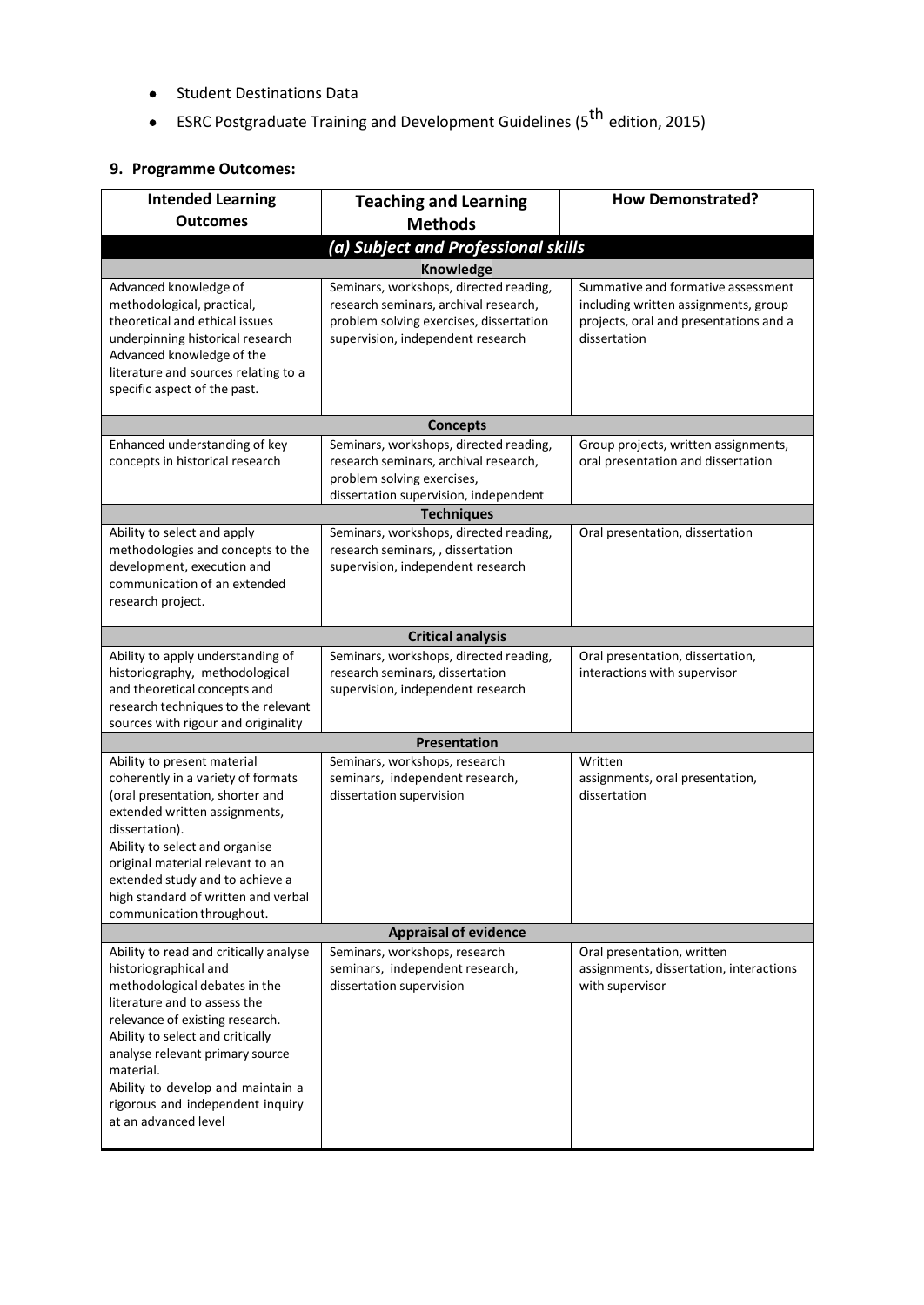| <b>Intended Learning</b>                                                                                                                                                                                                                                                                                                                                                                                                                                                                                    | <b>Teaching and Learning</b>                                                                                                                                           | <b>How Demonstrated?</b>                                                                                                                                    |  |  |  |  |
|-------------------------------------------------------------------------------------------------------------------------------------------------------------------------------------------------------------------------------------------------------------------------------------------------------------------------------------------------------------------------------------------------------------------------------------------------------------------------------------------------------------|------------------------------------------------------------------------------------------------------------------------------------------------------------------------|-------------------------------------------------------------------------------------------------------------------------------------------------------------|--|--|--|--|
| <b>Outcomes</b>                                                                                                                                                                                                                                                                                                                                                                                                                                                                                             | <b>Methods</b>                                                                                                                                                         |                                                                                                                                                             |  |  |  |  |
| (b) Transferable skills                                                                                                                                                                                                                                                                                                                                                                                                                                                                                     |                                                                                                                                                                        |                                                                                                                                                             |  |  |  |  |
| Develop a critical awareness of<br>current research and new insights<br>in the relevant research areas<br>Carry out a critical evaluation of<br>literature and primary sources<br>applicable to relevant research<br>areas.<br>Select and synthesise data<br>Communicate findings and<br>conclusions to relevant audiences.<br>Awareness of ethical and practical<br>issues that impact on research.<br>Awareness of the dynamic research<br>environment, in particular<br>accessibility of source material | <b>Research skills</b><br>Seminars, workshops, directed reading,<br>research seminars, problem solving<br>exercises, dissertation supervision,<br>independent research | Summative and formative assessment<br>including written assignments, group<br>projects, presentations and a<br>dissertation Interactions with<br>supervisor |  |  |  |  |
|                                                                                                                                                                                                                                                                                                                                                                                                                                                                                                             | <b>Communication skills</b>                                                                                                                                            |                                                                                                                                                             |  |  |  |  |
| Ability to write clearly and concisely<br>in an appropriate scholarly style<br>with effective organisation of<br>content and appropriate scholarly<br>apparatus                                                                                                                                                                                                                                                                                                                                             | Seminars and workshops, Dissertation<br>supervision                                                                                                                    | written assignments, oral<br>presentation, interactions with<br>supervisor, dissertation                                                                    |  |  |  |  |
| Ability to structure arguments<br>effectively and present them in<br>writing and orally<br>Ability to write in a range of                                                                                                                                                                                                                                                                                                                                                                                   |                                                                                                                                                                        |                                                                                                                                                             |  |  |  |  |
| scholarly formats, for example<br>essay and dissertation.<br>Ability to identify relevant<br>information, critically analyse it and<br>summarise findings succinctly in<br>writing and orally                                                                                                                                                                                                                                                                                                               |                                                                                                                                                                        |                                                                                                                                                             |  |  |  |  |
|                                                                                                                                                                                                                                                                                                                                                                                                                                                                                                             | Data presentation                                                                                                                                                      |                                                                                                                                                             |  |  |  |  |
| Ability to gather, select, handle and<br>analyse qualitative and quantitative<br>data.<br>Ability to deliver an oral<br>presentation based on original<br>research to an academic audience.                                                                                                                                                                                                                                                                                                                 | Seminars, workshops                                                                                                                                                    | Group project report, dissertation, oral<br>presentation, interaction with<br>supervisor                                                                    |  |  |  |  |
| <b>Information technology</b>                                                                                                                                                                                                                                                                                                                                                                                                                                                                               |                                                                                                                                                                        |                                                                                                                                                             |  |  |  |  |
| Ability to use information<br>technology to identify and access<br>research resources<br>Ability to use information<br>technology to present research<br>findings effectively                                                                                                                                                                                                                                                                                                                               | Computer practical classes, tutorials,<br>resource based learning, dissertation<br>supervision                                                                         | Essays, written reports, dissertation,<br>oral presentation                                                                                                 |  |  |  |  |
|                                                                                                                                                                                                                                                                                                                                                                                                                                                                                                             | <b>Problem solving</b>                                                                                                                                                 |                                                                                                                                                             |  |  |  |  |
| Ability to apply critical skills to the<br>identification and solution of<br>original research problems                                                                                                                                                                                                                                                                                                                                                                                                     | Dissertation supervision                                                                                                                                               | dissertation                                                                                                                                                |  |  |  |  |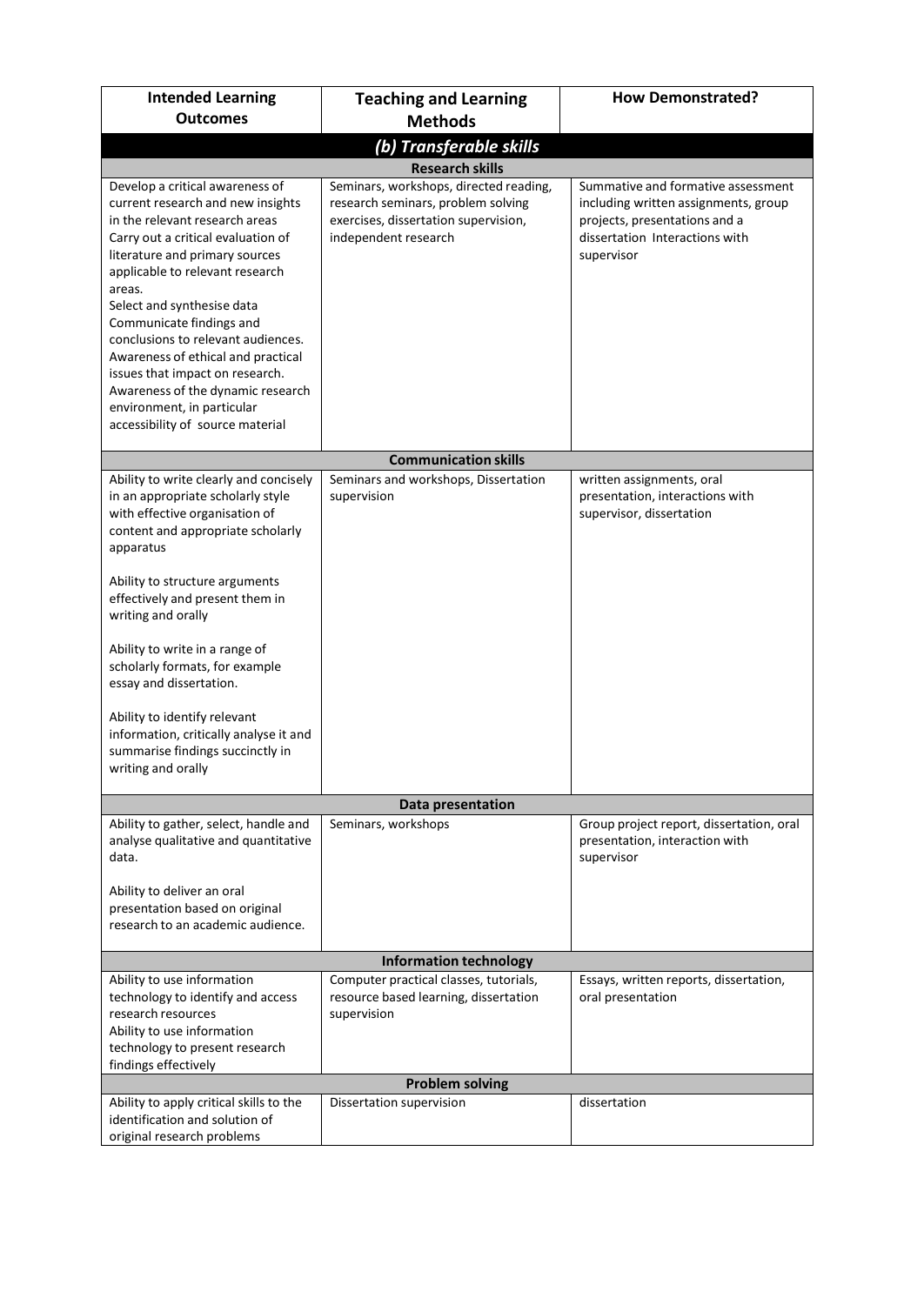| <b>Intended Learning</b>           | <b>Teaching and Learning</b>         | <b>How Demonstrated?</b>               |  |  |  |
|------------------------------------|--------------------------------------|----------------------------------------|--|--|--|
| <b>Outcomes</b>                    | <b>Methods</b>                       |                                        |  |  |  |
| <b>Working relationships</b>       |                                      |                                        |  |  |  |
| Ability to organise and contribute | Seminars, workshops, dissertation    | Group project report, interaction with |  |  |  |
| to group activity.                 | supervision                          | supervisor, contribution to research   |  |  |  |
|                                    |                                      | seminars                               |  |  |  |
| Working effectively with           |                                      |                                        |  |  |  |
| dissertation supervisor            |                                      |                                        |  |  |  |
|                                    |                                      |                                        |  |  |  |
|                                    | <b>Managing learning</b>             |                                        |  |  |  |
| Ability to work independently      | Advice on study skills, e.g. time    | Regular contact with dissertation      |  |  |  |
| and manage their own               | management and planning assignments. | supervisor, production of research     |  |  |  |
| learning. Showing initiative,      |                                      | timetable                              |  |  |  |
| self-organisation and time-        |                                      |                                        |  |  |  |
| management.                        |                                      |                                        |  |  |  |
| Career management                  |                                      |                                        |  |  |  |
| Develop the ability to apply the   | Advice on PDP and career options     | Individual PDP portfolios. Attendance  |  |  |  |
| skills and knowledge gained to a   | delivered through the personal tutor | at NHL sessions                        |  |  |  |
| range of professional contexts.    | system. Careers development sessions |                                        |  |  |  |
|                                    | offered by the New History Lab.      |                                        |  |  |  |

### **10. Special features:**

This programme is designed to be compatible with a 1+ 3 route to a PhD. It draws on resources developed for the MA in History

## **11. Indications of programme quality:**

This course builds on the existing research training provision for MA History that has received favourable reports from successive external examiners.

Comments from the external examiner's report

'HS7005 [the core module] uses 4 different methods of assessment: Group Posters, 1 essay, Group Presentation and Textual Analysis. This is an impressive mix of teaching and learning methods.'

'The dissertations I read were exceptionally good and in many cases were original pieces of research showing a great degree of enthusiasm and interest.'

'Standards achieved by students on the two programmes which I had examined are comparable to those I am familiar with at the LSE, King's College and University College of the University of London'.

## **12. Scheme of Assessment**

This programme follows the University's regulations governing taught postgraduate programmes: <http://www2.le.ac.uk/offices/sas2/regulations/general-regulations-for-taught-programmes>

### **13. Progression points**

For the award of the MRes candidates will complete the core module (30 credits) and a second taught module, either a literature review or an optional module that provides relevant research training or content (30 credits) and successfully complete a dissertation (120 credits). Successful completion of 60 credits of taught modules is required for progression to the dissertation.

In cases where a student has failed to meet a requirement to progress he or she will be required to withdraw from the course and a recommendation will be made to the Board of Examiners for an intermediate award where appropriate.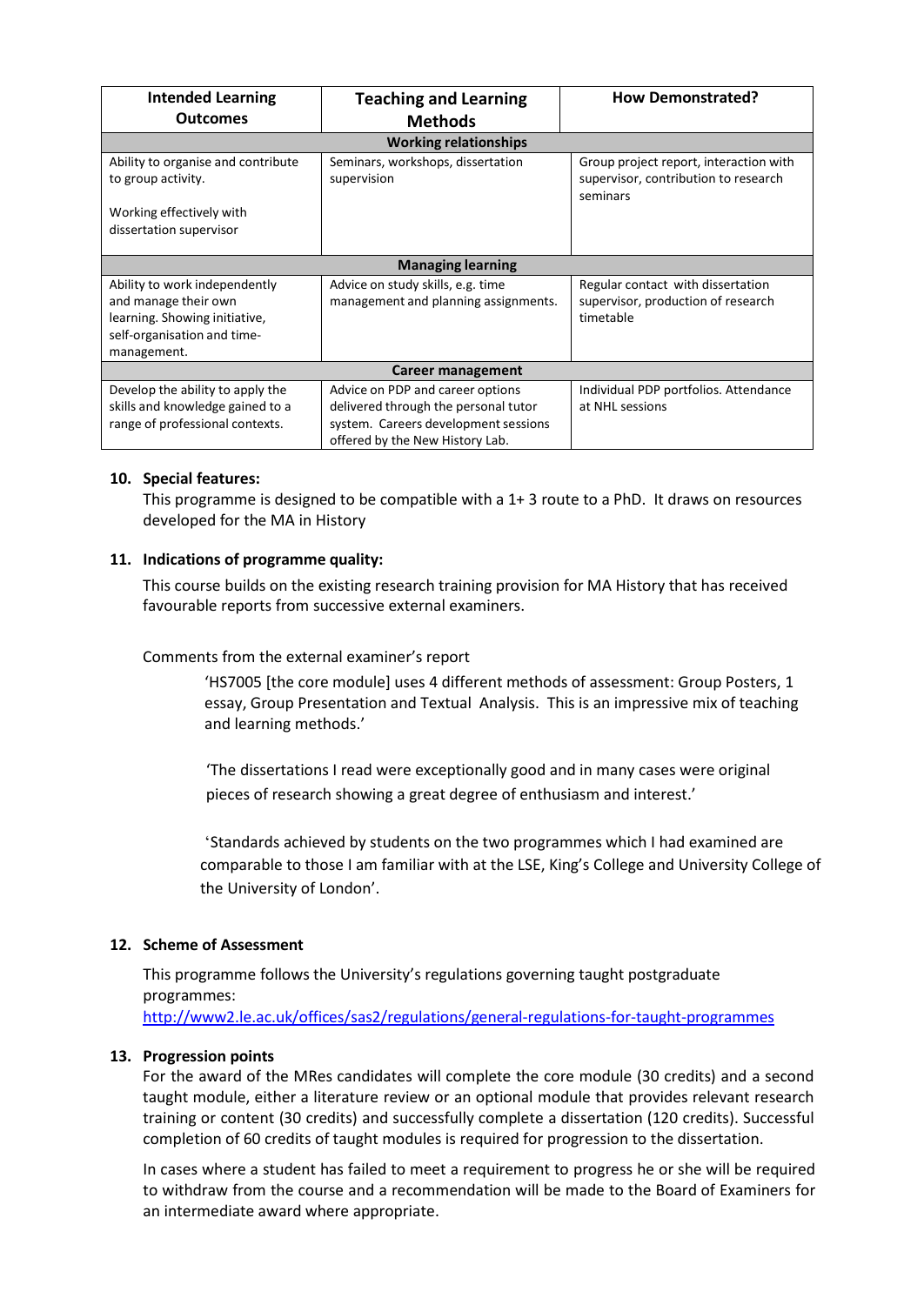### **14. Rules relating to re-sits or re-submissions:**

As defined in Senate Regulation 6: Regulations governing Taught Postgraduate Programmes of Study (see Senate Regulations)

## **15. External Examiners**

The details of the External Examiner(s) for this programme and the most recent External Examiners' reports can be found here:

[https://www2.le.ac.uk/offices/sas2/assessments/external/current-postgraduate-external](https://www2.le.ac.uk/offices/sas2/assessments/external/current-postgraduate-external-examiners#college-of-arts--humanities-and-law)[examiners#college-of-arts--humanities-and-law](https://www2.le.ac.uk/offices/sas2/assessments/external/current-postgraduate-external-examiners#college-of-arts--humanities-and-law)